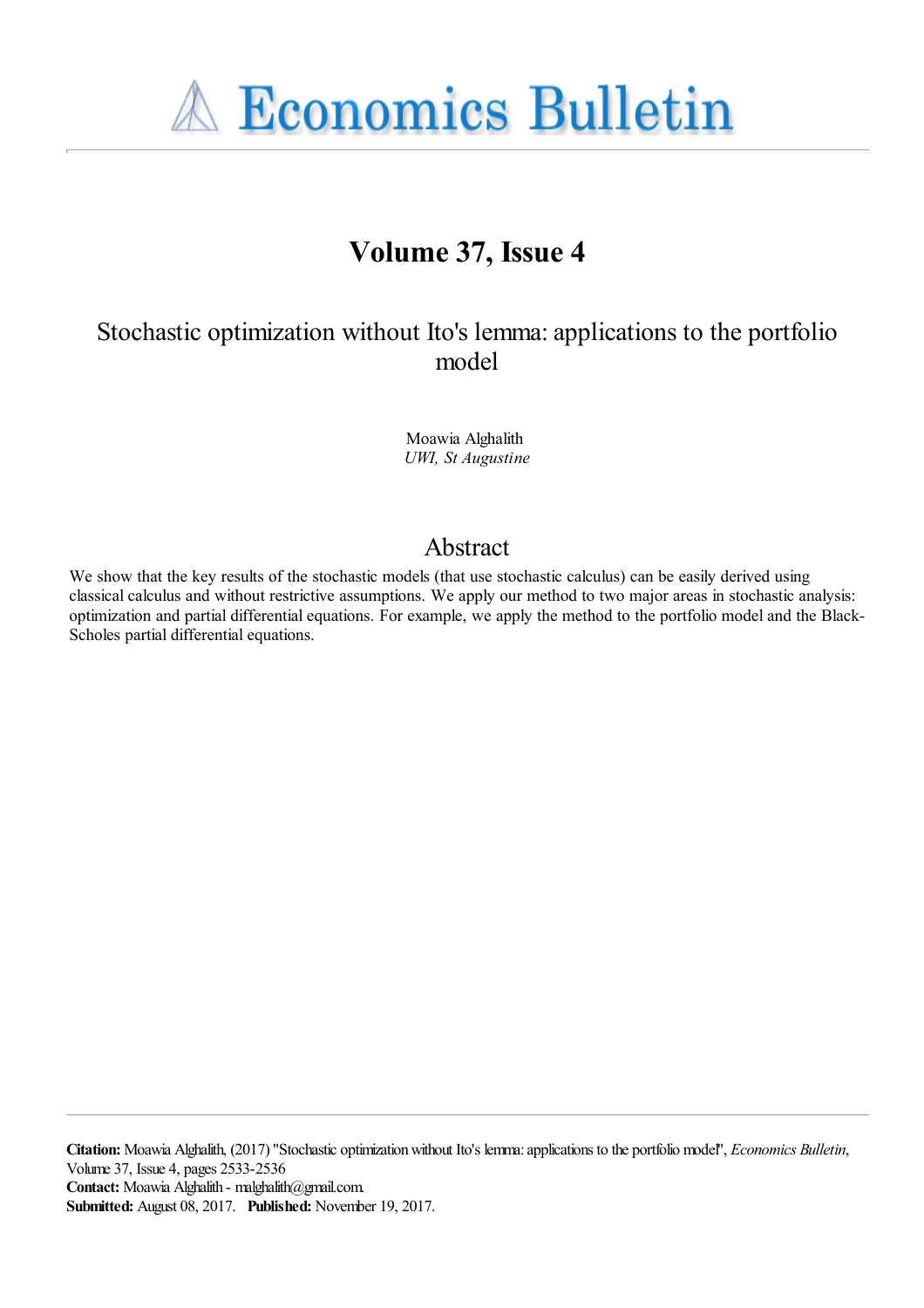#### 1. Introduction

In this paper, especially in mathematical finance, we show that the key results of the stochastic models (that use stochastic calculus) can be derived without Ito's lemma or Itos's calculus. That is, we derive these results using classical calculus and without the restrictive assumptions adopted by Ito (see Ito (1944)). Moreover, our approach is more precise than Ito's approach in the sense that we don't use the famous, controversial, imprecise rules, such as  $(dt)^2 = 0$ .

We apply our method to two major areas in stochastic analysis: optimization and partial differential equations PDEs. In particular, we apply our methods to the Black-Scholes PDE and the portfolio model.

#### 2. Optimization

In this section, we apply our method to the area of continuous-time, stochastic optimization. As an example, we choose the portfolio model (a dominant model in mathematical finance; see, for example, Cvitanic and Zapatero (2004), Alghalith (2009) and Detemple (2014)). In this paper, we use standard technical assumptions.

Similar to previous literature, the price of the risky asset, at an arbitrary time  $u$ , is given by

$$
S\left(u\right) = S\left(t\right)e^{\theta u + \sigma W\left(u\right)}; t \le u,
$$

where  $W(u)$  is a standard Brownian motion, while  $\theta$  and  $\sigma$  are constants. Clearly (using classical calculus)

$$
dS(u) = S(u) (\theta du + \sigma dW(u)). \qquad (1)
$$

The wealth process  $X(u)$  satisfies the following equation (a well-known result in the portfolio literature)

$$
dX (u) = [rX (u) + \pi (u) (\theta - r)] du + \pi (u) \sigma dW (u), \qquad (2)
$$

where r is the risk-free rate of return, and  $\pi(u)$  is the risky portfolio process. Thus,

$$
(dX (u))^{2} = [rX (u) + \pi (u) (\theta - r)]^{2} (du)^{2} + (\pi (u) \sigma dW (u))^{2} +2 [rX (u) + \pi (u) (\theta - r)] \pi (u) \sigma du dW (u).
$$
 (3)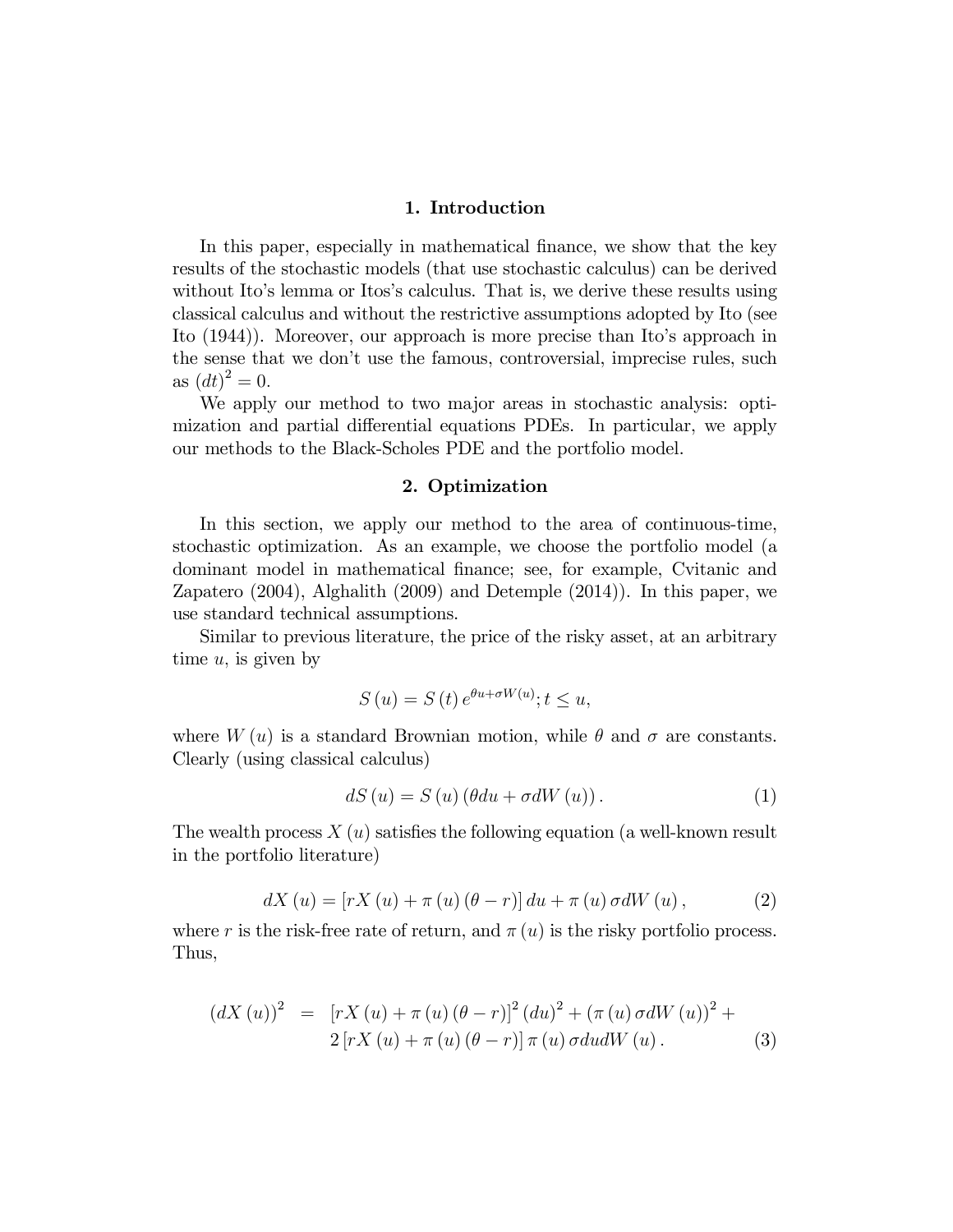**Proposition 1**. The optimal portfolio is given by  $\pi(t) = -\frac{(\theta - r)V_X(t, X(t))}{\sigma^2 V_{XX}(t, X(t))}$ . **Proof.** Consider the following exact Taylor's expansion of the value function around the point of expansion  $(t, x)$ 

$$
dV (u, X) = V_u du + V_X dX + V_{uX} du dX + \frac{1}{2} [V_{XX} (dX)^2 + V_u (du)^2] + R(u, X),
$$
 (4)

where  $R$  is the remainder. Substituting  $(3)$  and  $(2)$  into  $(4)$  yields

$$
dV (u, X) = V_u du + V_X [rX (u) + \pi (u) (\theta - r)] du + V_{uX} [rX (u) + \pi (u) (\theta - r)] (du)2 +
$$
  

$$
\frac{1}{2} \begin{cases} V_{XX} \begin{bmatrix} [rX (u) + \pi (u) (\theta - r)]^2 (du)^2 + \\ (\pi (u) \sigma dW (u))^{2} + \\ 2 [rX (u) + \pi (u) (\theta - r)] \pi (u) \sigma dW (u) du \end{bmatrix} + R(u, X).
$$

Taking expectations on both sides, we obtain

$$
E\left[dV(u,X)\right] = E[V_u du + V_X (rX (u) + \pi (u) (\theta - r)) du + V_{uX} [rX (u) + \pi (u) (\theta - r)] (du)^2 + \frac{1}{2} \left\{ V_{XX} ([rX (u) + \pi (u) (\theta - r)]^2) (du)^2 \right\} + R(u,X)] + \frac{1}{2} \sigma^2 du E \pi^2 (u) V_{XX}.
$$
 (5)

Differentiating (5) w.r.t. $\pi(u)$  yields

$$
E\left[\n\begin{array}{c}\nV_X(\theta-r) \, du + V_{uX}(\theta-r) \left(du\right)^2 + \\
V_{XX}\left[\left(rX\left(u\right) + \pi\left(u\right)\left(\theta-r\right)\right)\left(\theta-r\right) \left(du\right)^2 + \pi\left(u\right)\sigma^2 du\right]\n\end{array}\right] = 0.
$$

Dividing by du yields

$$
E\left[\n\begin{array}{c}\nV_X(\theta-r) + V_{uX}(\theta-r) \, du + \\
V_{XX}\left[\left(rX\left(u\right) + \pi\left(u\right)\left(\theta-r\right)\right)\left(\theta-r\right)\right) \, du + \pi\left(u\right)\sigma^2\right]\n\end{array}\right] = 0.
$$

Evaluating at time  $t$  (the current time), we obtain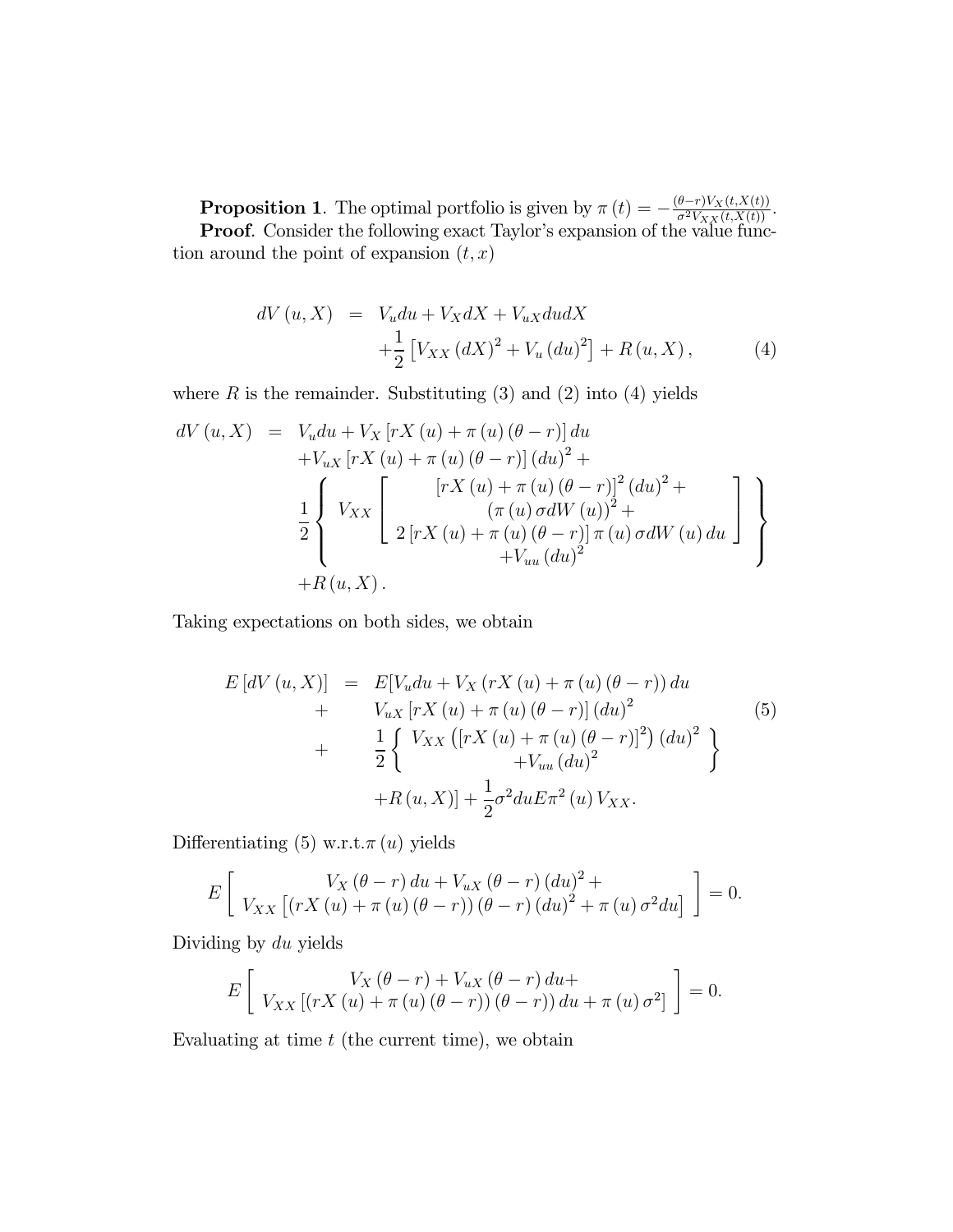$$
V_X(\theta - r) + V_{XX}\pi(t)\sigma^2 = 0,
$$

since  $du = 0$  at t. Therefore, the optimal portfolio is given by

$$
\pi(t) = -\frac{(\theta - r) V_X(t, X(t))}{\sigma^2 V_{XX}(t, X(t))}
$$

Needless to say, this is the same formula obtained by stochastic calculus.

#### 3. PDEs— the Black-Scholes equation

In this section, we apply the method to PDEs. As an example, we apply the method to the Black-Scholes PDEs (see Black and Scholes (1973)) .

Using  $(1)$ , we obtain

$$
(dS)^{2} = S^{2} \left[ \theta^{2} \left( du \right)^{2} + \sigma^{2} \left( dW \left( u \right)^{2} + 2\theta \sigma du dW \left( u \right) \right]. \tag{6}
$$

Proposition 2. The price of the option satisfies this PDE

$$
C_t(t, S(t)) + r [C_S(t, S(t)) S(t) - C(t, S(t))] + \frac{1}{2} \sigma^2 C_{SS}(t, S(t)) S(t)^2
$$
  
= 0.

Proof. Consider the following exact Taylor's expansion of the price of the European call option  $C(u, S)$  around  $(t, s)$ 

$$
dC (u, S) = C_u du + C_S dS + C_{Su} du dS +
$$
  

$$
\frac{1}{2} [C_{SS} (dS)^2 + C_{uu} (du)^2] + R (u, S).
$$
 (7)

Substituting (1) and (6) into (7), and taking expectations yields

$$
EdC (u, S) = E \left[ \frac{C_u du + C_S S \theta du + C_{Su} S \theta (du)^2 +}{\frac{1}{2} \left[ C_{SS} S^2 \theta^2 (du)^2 + C_{uu} (du)^2 + R (u, S) \right]} \right] + \frac{1}{2} \sigma^2 du E C_{SS} S^2.
$$